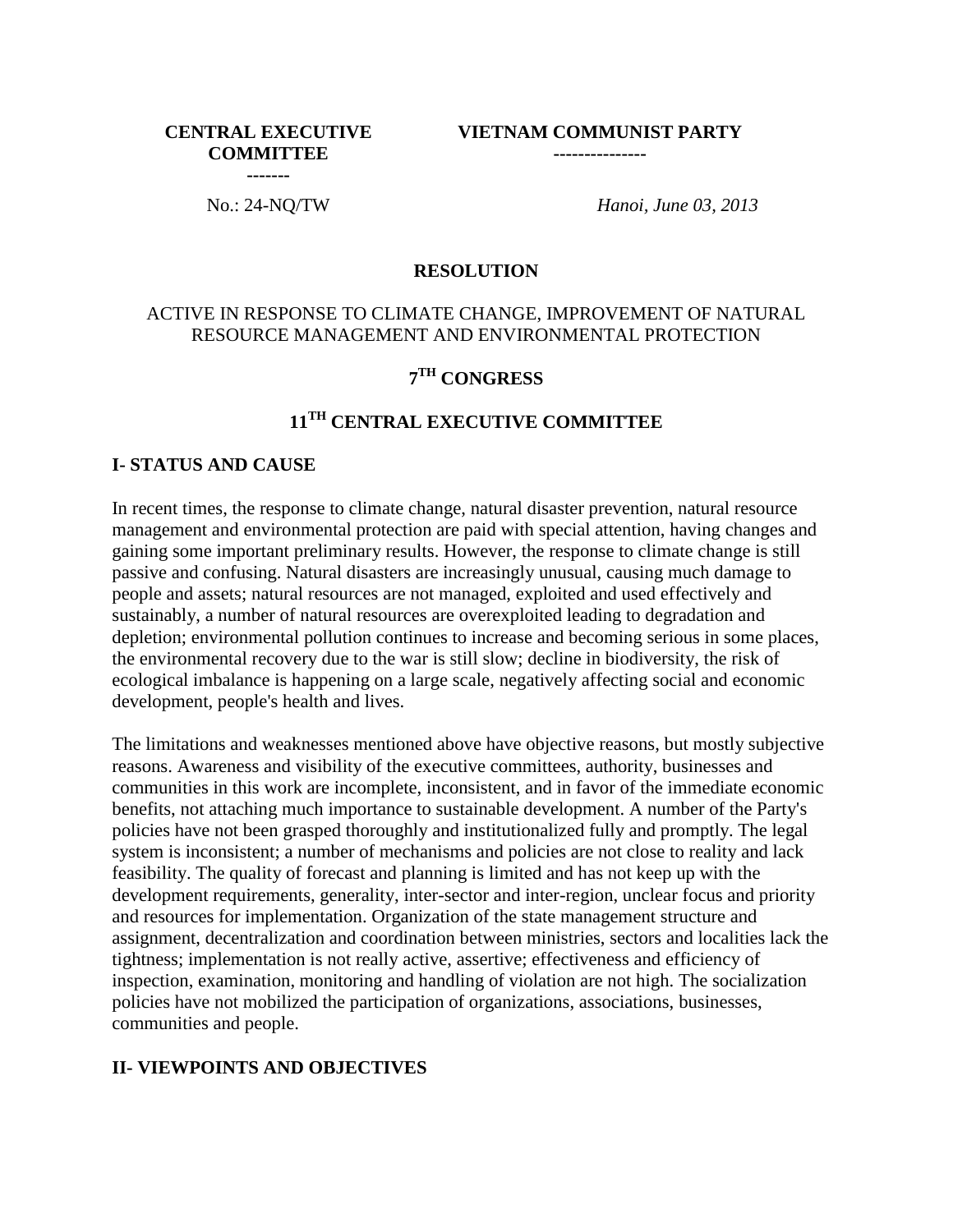#### **1- Viewpoint**

- Actively responding to climate change, strengthening natural resource management and environmental protection are of particularly significant issues, great impact, relationships, interactions and decisions on the sustainable development of the country; being the grounds and premise for planning guidelines and policies of social economic development, security and national defense and social security assurance. This is one of the most important tasks of the entire political system, the responsibility and obligation of the agencies, organizations, businesses and communities, in which the state plays a key role, under the leadership of the Party and the participation and monitoring of the entire society.

- Actively responding to climate change, strengthening resource management and environmental protection must be based on integrated and unified, inter-sectoral and inter-regional management approach. Meeting both immediate requirements and long-term benefit assurance, particularly long-term benefits are fundamental. Ensuring both comprehensiveness and focus and priority; having appropriate steps in each stage, relying on domestic resources while effectively promoting the supporting resource and international experience.

- Climate change is a global problem, a serious challenge to all of humanity in the 21st century. Adaptation to climate change must be placed in the global relationship, not just a challenge but also an opportunity to promote the growth pattern transformation towards sustainable development. Simultaneously conducting adaptation and mitigation, particularly the adaptation to climate change, actively preventing and avoiding natural disaster are the focus.

- Natural resources are national assets, the resources and natural capital particularly important for development of the country. Natural resources must be assessed adequately with their values, valuation, accounting in the economy, closely managed and protected; effectively, economically and sustainably exploited and used associated with the target of social and economic development, natural resources security assurance. Focusing on the development and use of renewable energy, new and recycling materials,

- The environment is a global problem. Protecting the environment is both an objective and basic content of sustainable development. Strengthening environmental protection must follows the motto of behavior in harmony with nature, by natural law, prevention as a key; combining control and remedy of pollution and environmental improvement, natural conservation and biodiversity; regarding the people's health as primary target; firmly rejecting projects causing environmental pollution and affecting community health. Investment for environmental protection is an investment for sustainable development.

### **2- Objectives**

### *a) General objectives*

- By 2020, basically, proactively adapting to climate change, preventing natural disasters, reducing greenhouse gas emission, having basic change in the exploitation and use of natural resources in the sustainable, effective and rational direction, curbing the rising levels of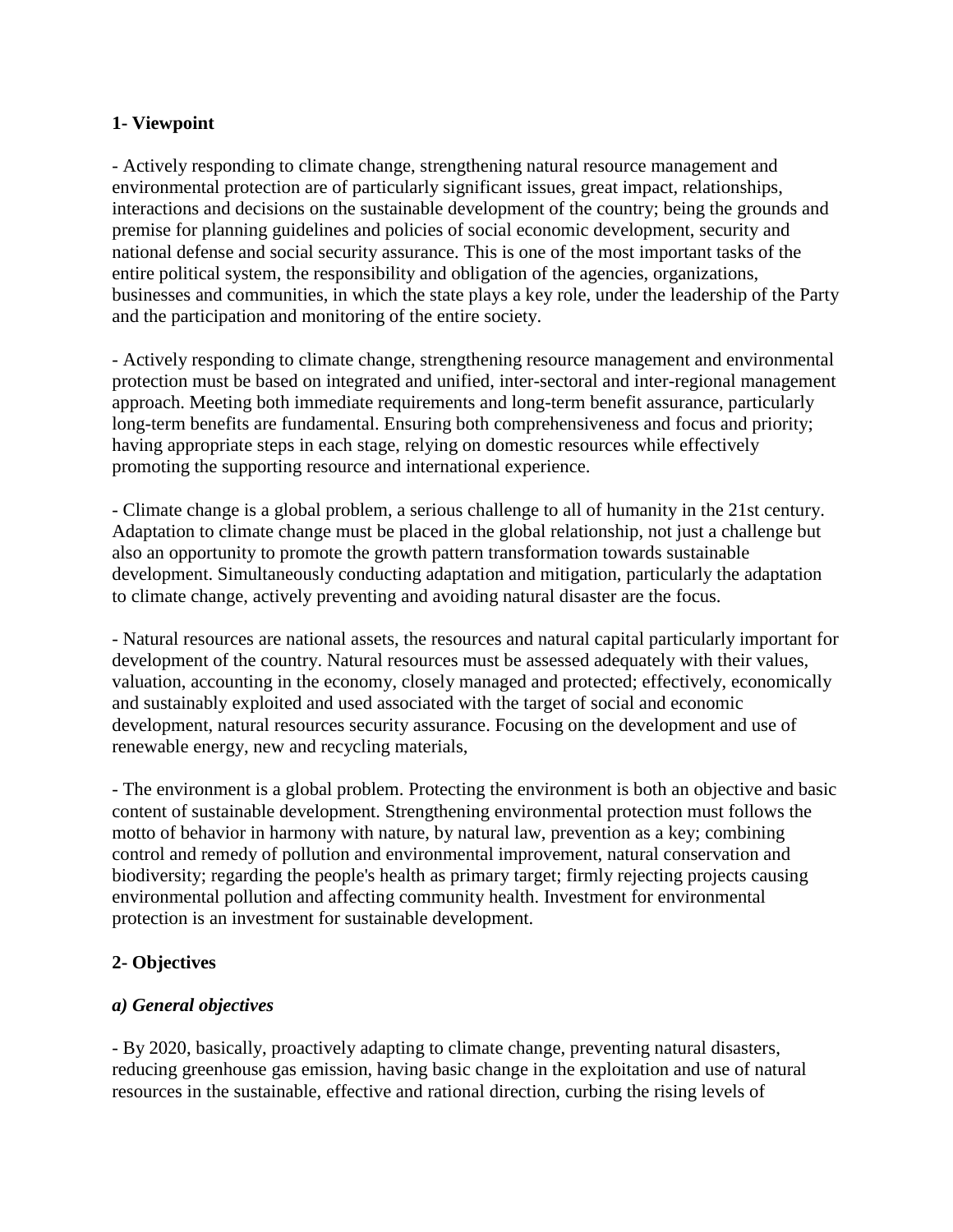environmental pollution, reducing biodiversity in order to ensure the quality of the living environment and maintaining ecological balance towards a green and environmental friendly economy.

- By 2050, actively responding to climate change; effectively, economically, rationally and sustainably exploiting and using natural resources; ensuring quality of living environment and ecological balance, striving to obtain environmental targets equivalent to the current level of the industrialized countries in the region.

## *b) Specific objectives by 2020.*

### *- Adaptation to climate change:*

Improving capacity of natural disaster forecast and warning and climate change monitoring of the professional agencies. Forming the awareness of active prevention of natural disaster and adaptation to climate change for each member of the society. Gradually reducing loss of life and property caused by natural disasters.

Proactively preventing and limiting the impact of surge, inundation and flooding, saline intrusion due to sea level rise on coastal areas, especially in the Mekong Delta, Red River Delta, Central Coast, firstly is area of Ho Chi Minh City, Can Tho, Ca Mau and other coastal cities.

Reducing greenhouse gas emissions per unit of GDP from 8-10% compared with 2010.

### *- Natural resource management:*

Assessing the potential and value of the critical natural resources on land. Achieving significant steps in the basic survey of marine resources.

Planning, managing, exploiting, using national resources economically, effectively and sustainably. Preventing resource depletion trends of freshwater and forest resources, improving the efficiency of water use per unit of GDP. Ensuring to balance the land banking for social economic development; maintaining and flexibly using 3.8 million hectares of land for only rice growing in order to ensure food security and improve the efficiency of land use. Effectively and sustainably exploiting ecology, landscape and biological resources. Minimizing the raw mineral exports.

Restructuring energy use by increasing the proportion of renewable energy, new energy up to over 5% of total primary commercial energy, reducing energy consumption per unit of GDP.

### *- Environmental protection:*

No existence allowed and thoroughly handling establishments which cause serious environmental pollution, 70% of the water discharged into the environment of the river basin is treated; destroying and treating over 85% of hazardous waste, 100 % of medical waste, re-using or recycling over 65% of domestic waste.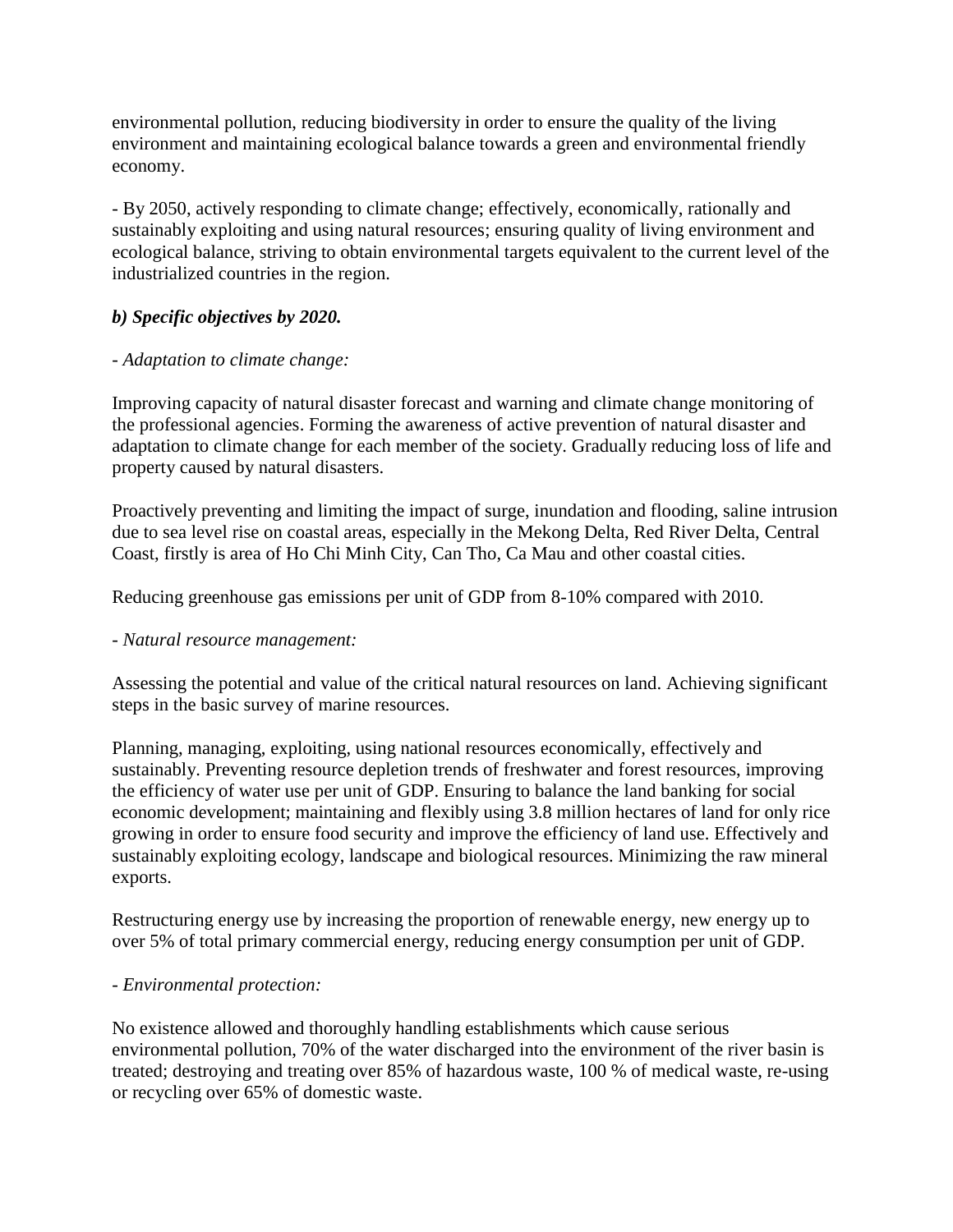Striving that 95% of the urban population and 90% of the rural population have access to clean and hygienic water. Controlling safety and treating environmental pollution due to war consequences. Improving the quality of air environment in urban areas, densely populated areas. Markedly improving the handicraft environment and rural areas.

Managing rational exploitation and putting early end to exploit natural forests, increasing the area of nature reserve to over 3 million hectares and forest cover is increased to over 45%.

# **III- KEY TASKS**

### **1- General tasks**

*-* Promoting the conversion of growth model associated with the restructuring of economy towards green growth and sustainable development. Issuing the assessing indicators of sustainable development results and green growth to put them in the national criteria; piloting the development of green economy model, green industry, green city and green countryside.

- Making the functional zoning based on ecological characteristics, potential resources and adaption to climate change as a basis for development planning, marine spatial planning and development space on land; integrating the objectives in response to climate change, natural resource management and environmental protection in the development planning of sectors, fields and social-economic economic development planning - social, ensuring national defense and security of localities.

- Establishing and applying the overall forecasting model of impact of climate change on social economic development and natural resources and environment development. Piloting the use of integrated management method, unified natural resources and environment and adaption to climate change for river basins, coastal areas, then expanded to the whole country.

- Building a database system which is integrated and unified on natural resources, environment and climate change according to international standards. There are appropriate mechanisms in exploitation, information sharing and effective use of the database.

### **2- Specific tasks**

### *a) Adaptation to climate change*

### *- Building capacity of forecasting, warning, actively preventing and mitigating natural disasters and adapting to climate change*

Building and developing capacity of study and monitoring of climate change, forecasting and warning natural disasters to reach the level equivalent to group of leading countries in Southeast Asia. Regularly updating and perfecting scenarios of climate change and sea level rise for the period to 2030 with a vision to 2050.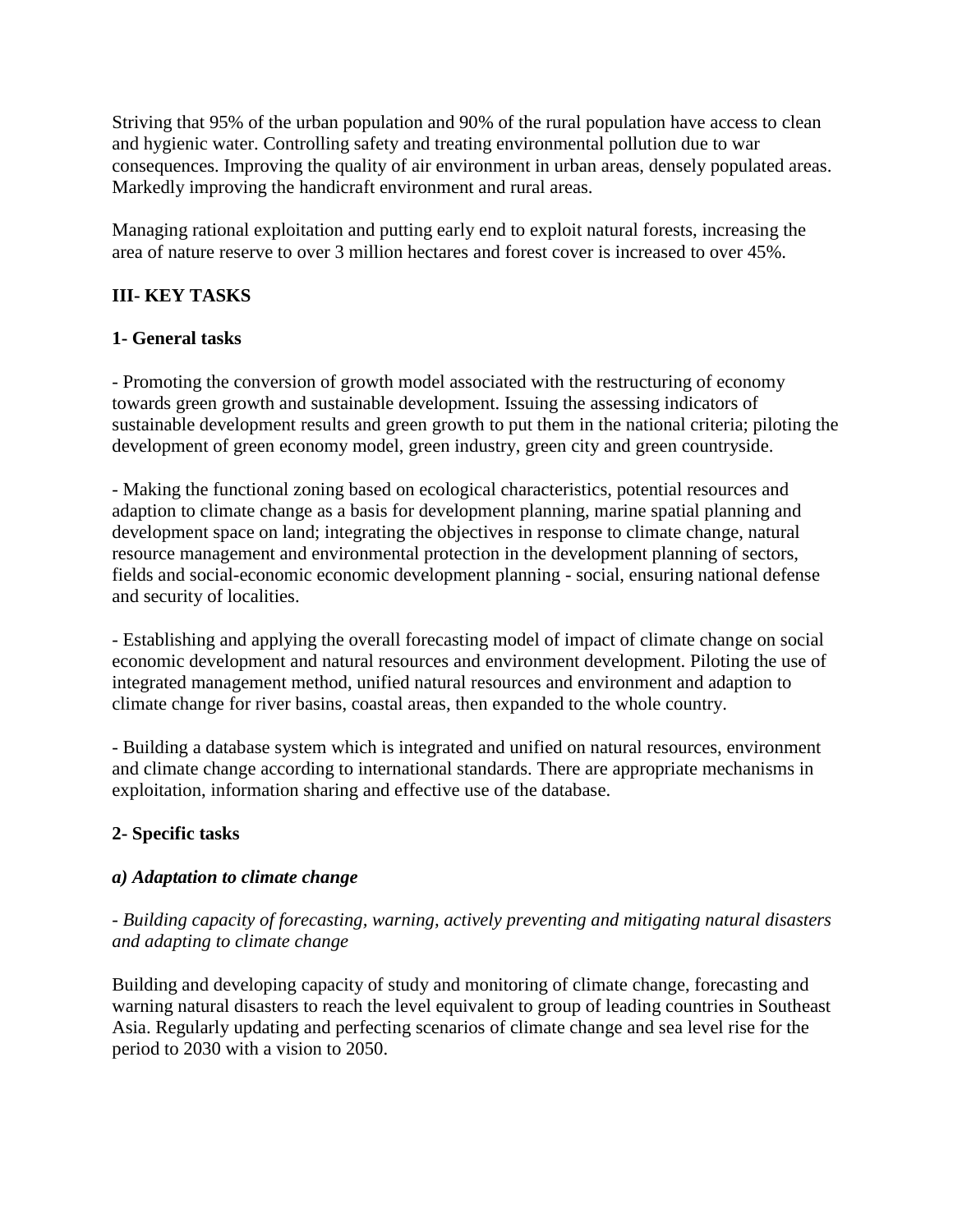Restructuring plant varieties and domestic, adjusting farming seasons, agricultural production techniques to adapt to climate change. Enhancing knowledge and raising adaptive capacity, ensuring livelihood for people of the areas prone to severely affected of climate change and areas frequently affected by natural disasters.

Studying and applying new technologies to adapt to climate change in urban construction, developing and using energy, transportation, building materials, water drainage…

Proactively preparing plans, conditions for prevention and mitigation of natural disasters in line with each sector, field, region and area, especially coastal areas, high mountainous areas and areas vulnerable to natural disasters. Having plans for proactively handling the worst situations affecting the production and people's life and ensuring national defense and security. Raising capacity of search, rescue, salvage, prevention of diseases. Focusing on people's health care in the region strongly affected by climate change. Promoting accountability and mobilizing businesses and communities to actively participate in prevention avoidance and mitigation of natural disasters and response to climate change.

Performing the upgrading program to ensure the safety of reservoirs, especially in the central area, the Central Highlands, the mountainous northern midland. Upgrading critical sections of sea and river dyke, building saline intrusion sluice to keep fresh water. Protecting and pushing the recovery and growing of mangroves, coastal protection forests and watershed protection forests.

Protecting flood drainage space on river basins and river beds, first for the Red river, Mekong river, Cau river, Nhue river – Day river, Dong Nai river, Sai Gon river and other large rivers. Strengthening and newly building water supply and drainage works in urban centers, especially in coastal areas.

### *- Promote measures to prevent, combat and limit the impact of surges, inundation and flooding, saline intrusion caused by sea level rise.*

Mapping the risk of flooding based on sea level rise scenarios to commune level. Reviewing, supplementing and adjusting strategy, planning for development sectors, fields, social and economic development of regions and localities in accordance with sea level rise scenarios. Actively moving and rearranging the residential areas in regions frequently affected by floods, storms and areas at risk of flash floods and landslides.

Implementing the flood protection project for Ho Chi Minh City, Can Tho, Ca Mau and other coastal cities, especially in the Mekong River delta.

*- Mitigating greenhouse gas emission, protecting and developing natural ecosystems, enhancing the ability to absorb greenhouse gases.*

Surveying, inventorying and building roadmap and plan for mitigation of greenhouse gas emission in line with each sectors and localities.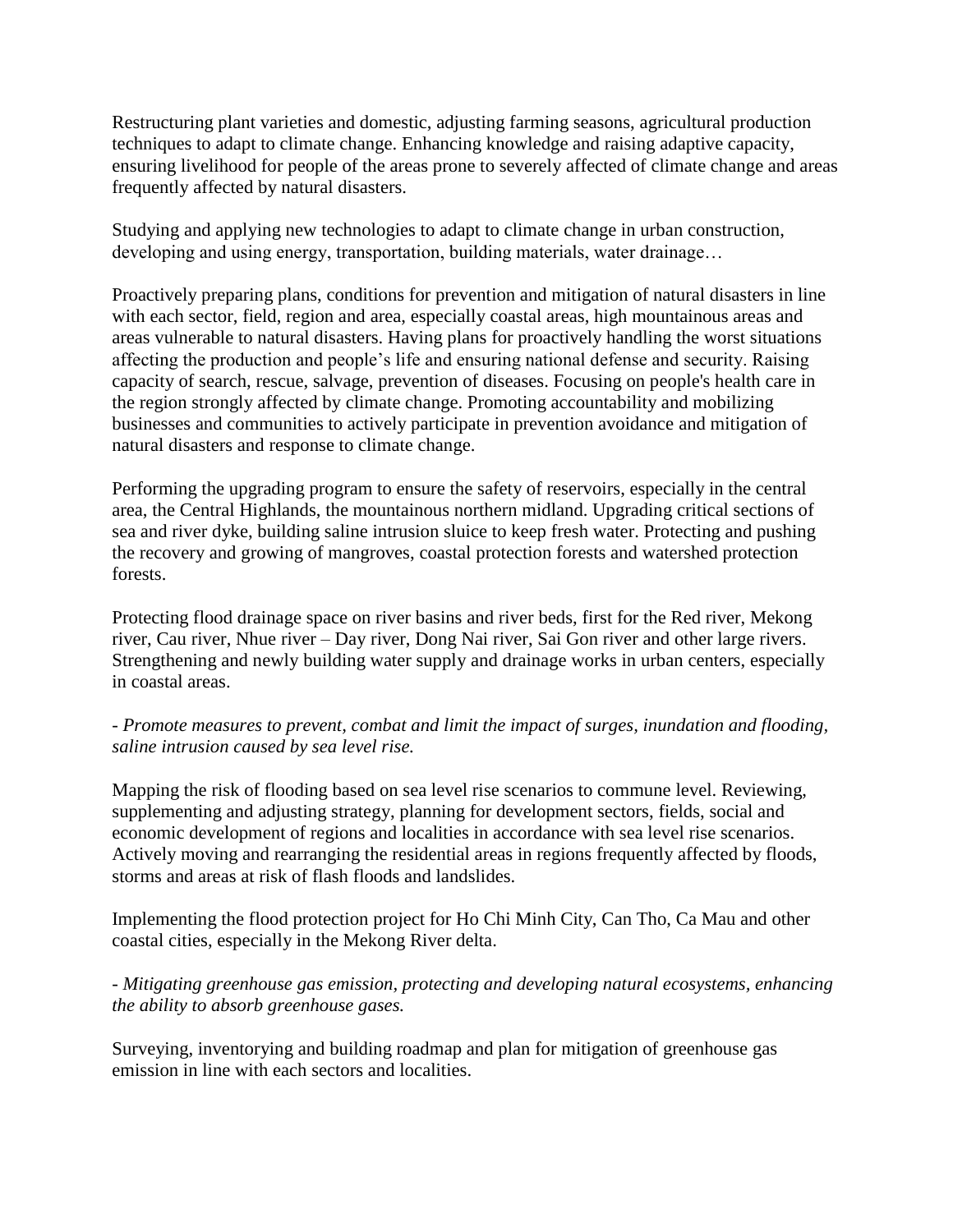Promoting the mitigation of greenhouse gas emission in accordance with the conditions of our country on the basis of financial support and technology of other countries and international organizations. Developing market of carbon credit exchange market in the country and participating in the global carbon market.

Priority is given to the program of greenhouse gas emission reduction through efforts to prevent forest loss and degradation and create livelihood for the community.

Promoting the implementation of the national target program on economical and effective energy using.

#### *b) Natural resource management*

- *Promoting survey and assessment of potential, volume, economic value, current status and trend of changes of the national resources.*

Attaching much importance to the basic survey of natural resources, especially mineral resources, water resources, marine resources. Focusing on basic mineral geological surveys of deep seas to discover new minerals.

Gradually identifying and assessing values, setting up account and performing the accounting in the economy for types of national natural resources.

Evaluating and promoting the values of ecosystem services, landscape, and genetic resources.

*- Planning, managing, exploiting and using* national natural resources rationally, effectively and sustainably.

Developing strategies for the protection, exploitation and use of important natural resources to the development of the country. Setting up mechanism for managing and monitoring transparency and ensuring proper effective and sustainable use of national resources.

Minimizing and gradually putting an end to the export of raw minerals and primary processing, promoting intensive processing. With regard to particular strategic minerals such as coal, oil and gas ... there should be specific and balanced policies between import and export. Orientation to the reserve and import of some important minerals to meet the needs of long-term social and economic development of the country.

Renewing work of planning and land use plan, building databases on land. Promoting economical, rational and effective use; combining the protection of area and fertility of agricultural land; gradually overcoming the fragmentation and smallness in land use. Promoting the exploitation of unused land banking, opening new avenues for exploiting land banking in the midland and mountainous area for non-agricultural purposes.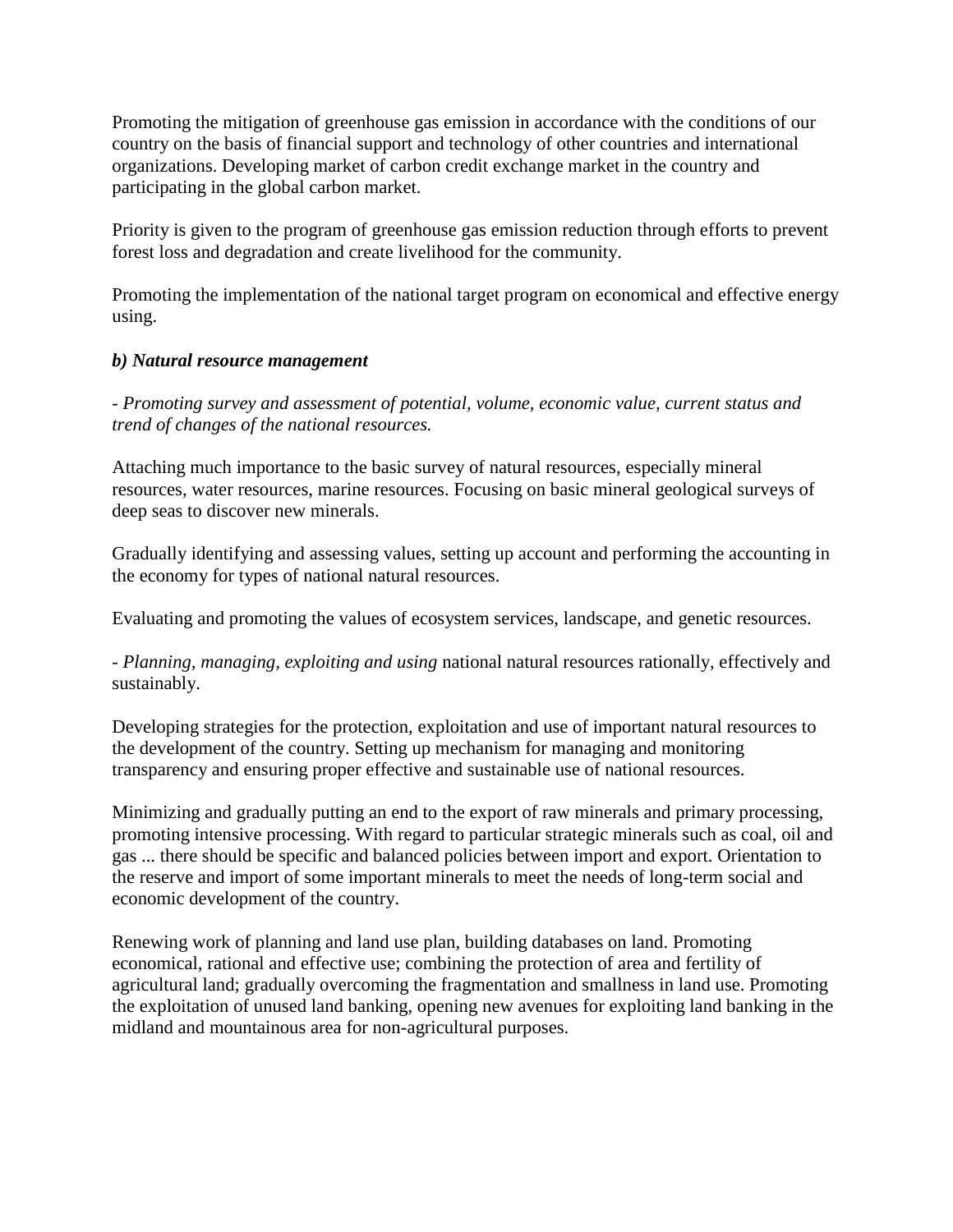Protecting, preventing desertification and becoming wasteland... and ensuring land area for sustainable forest development as planned, especially in the mountainous area of Northwest, North Central and Central Highlands.

Planning the exploitation and protection of water resources, strengthening water resources management in river basins, water storage and regulation of water resources for social and economic development. Enhancing the control of waste sources causing water pollution, tightly controlling the exploitation and use of water to ensure the saving, efficiency and sustainability. Actively cooperating with other countries and international organizations in the protection of trans-boundary water resources.

Controlling exploitation activities, combating and preventing destructive fishing to protect aquatic resources, especially near-shore areas.

### - *Promoting the development and use of new energy, renewable energy, materials, fuels, new materials to replace traditional resources.*

Promoting investment in development and use of new energy, renewable energy, Boosting structural transformation of energy use by increasing the density of use of renewable energy and renewable energy in the total national energy. Encouraging all economic sectors to invest in developing new energy AND renewable energy.

Promoting the collaboration of exploration and exploitation of natural resources from the outside to serve the needs for social and economic development society. Developing production of raw materials, fuels and new materials to replace the traditional natural resources.

### *c) Environmental protection*

#### *- Preventing and controlling resources causing environmental pollution.*

Improving the efficiency and effectiveness of strategic environmental assessment and environmental impact assessment, ensuring strategies, planning, plans and development projects to meet the requirements of environmental protection from the formulation, approval and implementation. Prohibiting the import of technology, implementing new investment projects using outdated technology, causing serious environmental pollution, consumption of raw materials, natural resources and low efficiency.

Implementing the management mechanism for environmental protection according to each type and degree of impact on the environment for the production and business facilities. Implementing roadmap to apply environmental regulations and standards (emission and technology) equivalent to the group of leading countries in the ASEAN region. Enhancing the control of environmental pollution, especially pollution in the industrial parks and clusters, mineral exploitation and venues exploiting and processing minerals, handicraft villages, river basins, the large urban centers and rural areas. Controlling air quality in urban areas and cities with high population density. Controlling pollution from agricultural production (pesticide residue, straw burning ...) affecting people's health and life.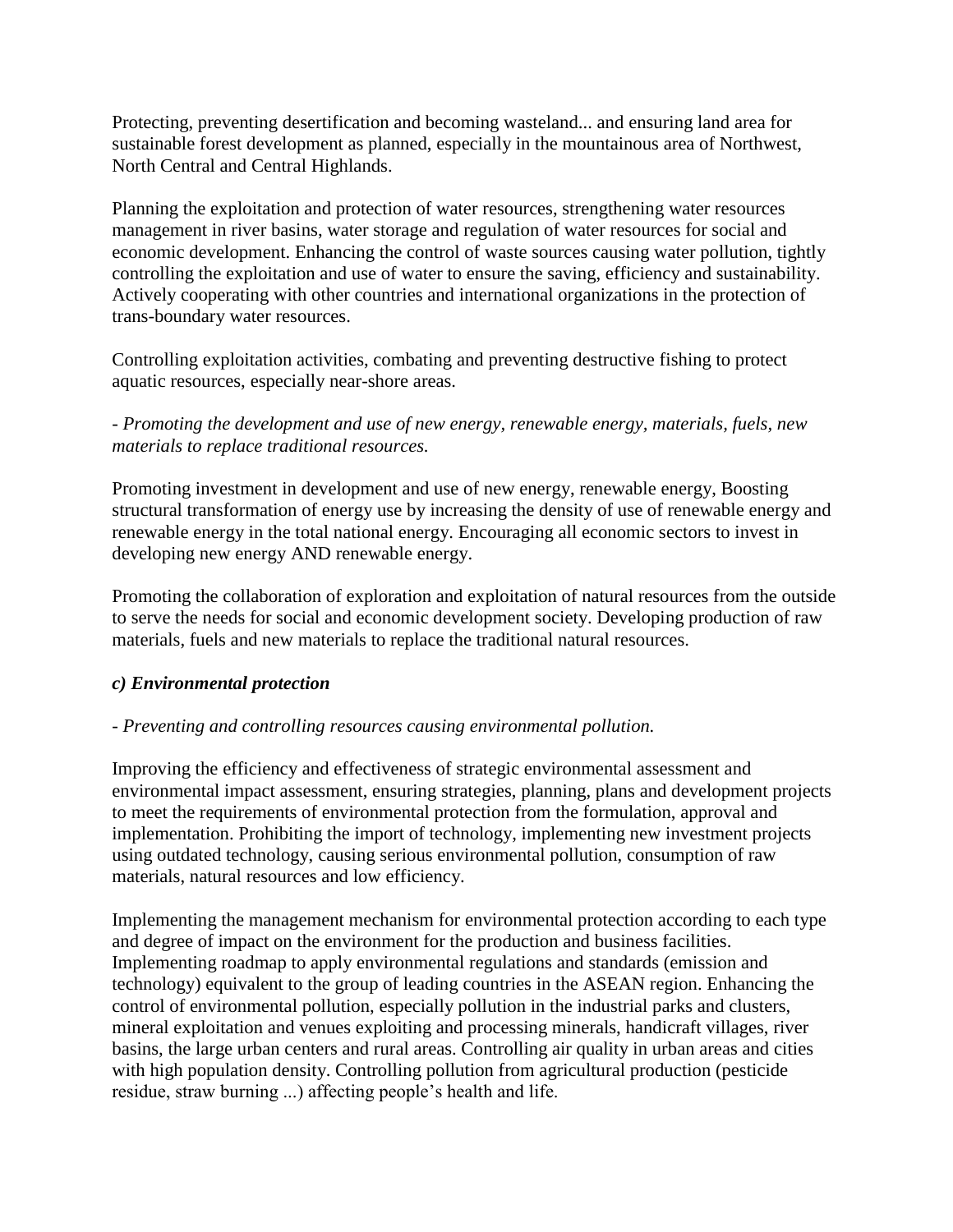Strengthening inspection, monitoring and control of the environment for investment, transfer of technology to prevent the introduction of outdated technology, machinery, equipment, raw materials and fuel not satisfying environmental requirements from outside into our country. Limiting the adverse effects of international integration, globalization to the environment of our country.

Promoting the implementation of programs, wastewater treatment investment projects, especially wastewater containing heavy metals, radioactive materials, medical waste, industrial wastewater, wastewater from agricultural, forestry and seafood processing, urban domestic wastewater. Focusing on solid waste and hazardous waste management. Promoting the reuse, recycling, production and recovery of energy from waste.

Developing environment economics based on environmental industry, environmental protection services and waste recycling. Boosting socialization of environmental protection activities, promoting the development and use of new energy, clean energy, renewable energy, production and sustainable consumption.

## *- Overcoming pollution, improving environmental quality and people's living conditions, limiting the impact of environmental pollution on people's health.*

Paying attention to improving quality of living environment, supply of clean water and environment sanitation services to people, especially in urban areas, industrial zones, clusters, handicraft villages, rural areas, remote, deep-lying areas, islands and particularly difficult areas.

Fully assessing the damages caused by environmental pollution and clearly determining the responsibilities of agencies, organizations, businesses and individual for the pollution. Focusing on thoroughly and definitely handling the establishments causing serious environmental pollution, imposing strong sanctions, rigorously handling and forcing these establishments to perform the requirements for environmental protection and minimization of pollution, waste treatment in accordance with law.

Focus on improving lakes, ponds, canals, rivers and streams that are heavily polluted, first from riverhead, in urban centers and residential areas. Focusing resources to implement national programs aiming to overcome pollution and improve the environment of Cau river, Nhue river – Day river and Dong Nai river valleys.

Strictly taking measures to restore the environment after mineral exploitation. Speeding up the clearance and addressing explosive remnants of war and improving dioxin-contaminated soils, returning land banking for social and economic development, improving the investment environment and ensuring safety for people.

Paying attention to improving quality of air, trees, space of recreation and entertainment in urban centers and residential areas, especially in big cities.

*- Protection and development of forests, natural conservation and biodiversity*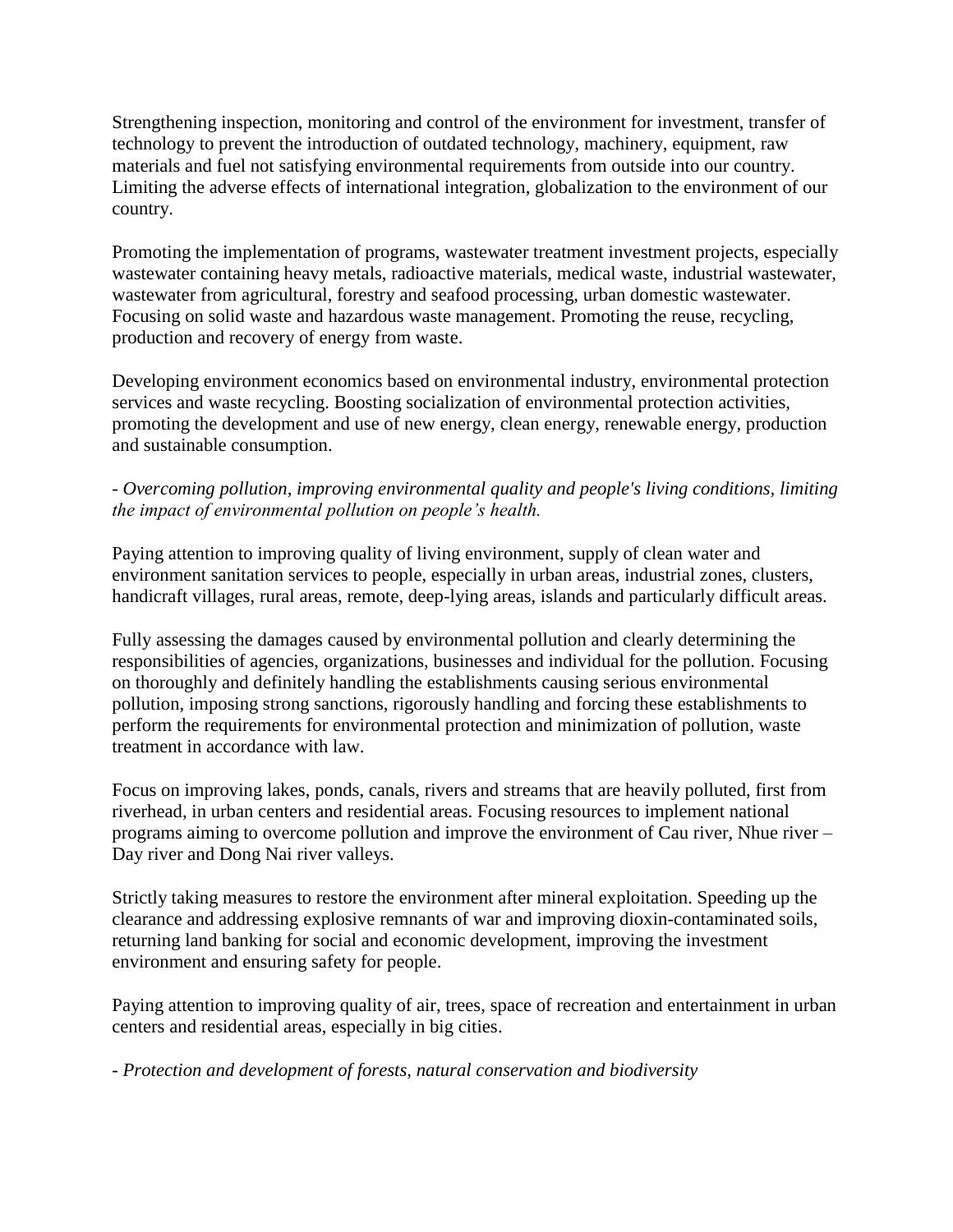Protecting, restoring, regenerating natural forests, promoting reforestation, especially mangroves, coastal forests, watershed forests. Effectively preventing deforestation and forest fires. Stopping logging of natural forests soon.

Strengthening management and expanding the area of existing nature reserves at eligible places and accelerating the establishment of new nature reserves. Prioritizing resources to protect the landscape, ecology and natural heritage.

Strictly protecting wild animals, plant varieties, medicinal plants, valuable animals, rare species at risk of extinction. Preventing the entry, development of invasive alien species. Strengthening risk management from genetically modified organisms.

## **IV- KEY SOLUTIONS**

#### **1- Strengthening, renewing dissemination, education, raising consciousness, forming awareness of proactive response to climate change and economical use of natural resources environmental protection**

Diversifying forms, renewing contents, determining subjects prioritized for propagation, education, introducing the contents of response to climate change, natural resource management and environmental protection into the training program of general education, universities, leadership training, and management. Disseminating experiences, building capacity and skills for natural disaster prevention, adaptation to climate change for people, businesses and society.

Strengthening information and propagation, creating public opinion to condemn and unifying awareness of the need to strictly handle acts of wasteful use of natural resources, burning and destruction of forest, causing of environmental pollution, hunting and consumption of wild animals.

Raising awareness of responsibility for environmental protection of leadership and management staff at all levels, sectors, businesses and people. Developing criteria and standards for environmental protection in the activities of agencies, organizations, businesses, officials and party members. Forming institutions of environmental culture and ethics in society. Performing environmental assessment and classification for sectors and localities.

#### **2- Promoting research and application of scientific and technological advances in response to climate change, natural resource management and environmental protection**

Focusing on scientific research on response to climate change, natural resource management and environmental protection. Early forming a number of key scientific specialties such as renewable energy, waste recycling, new materials, astronomy...

Promoting innovation of production technology towards environmentally friendly and energysaving, efficiently using natural resources, less waste and lower carbon, researching, developing and receiving transfer of advanced technology for responding to climate change, natural resource management and environmental protection, particularly focusing on non-structural solutions.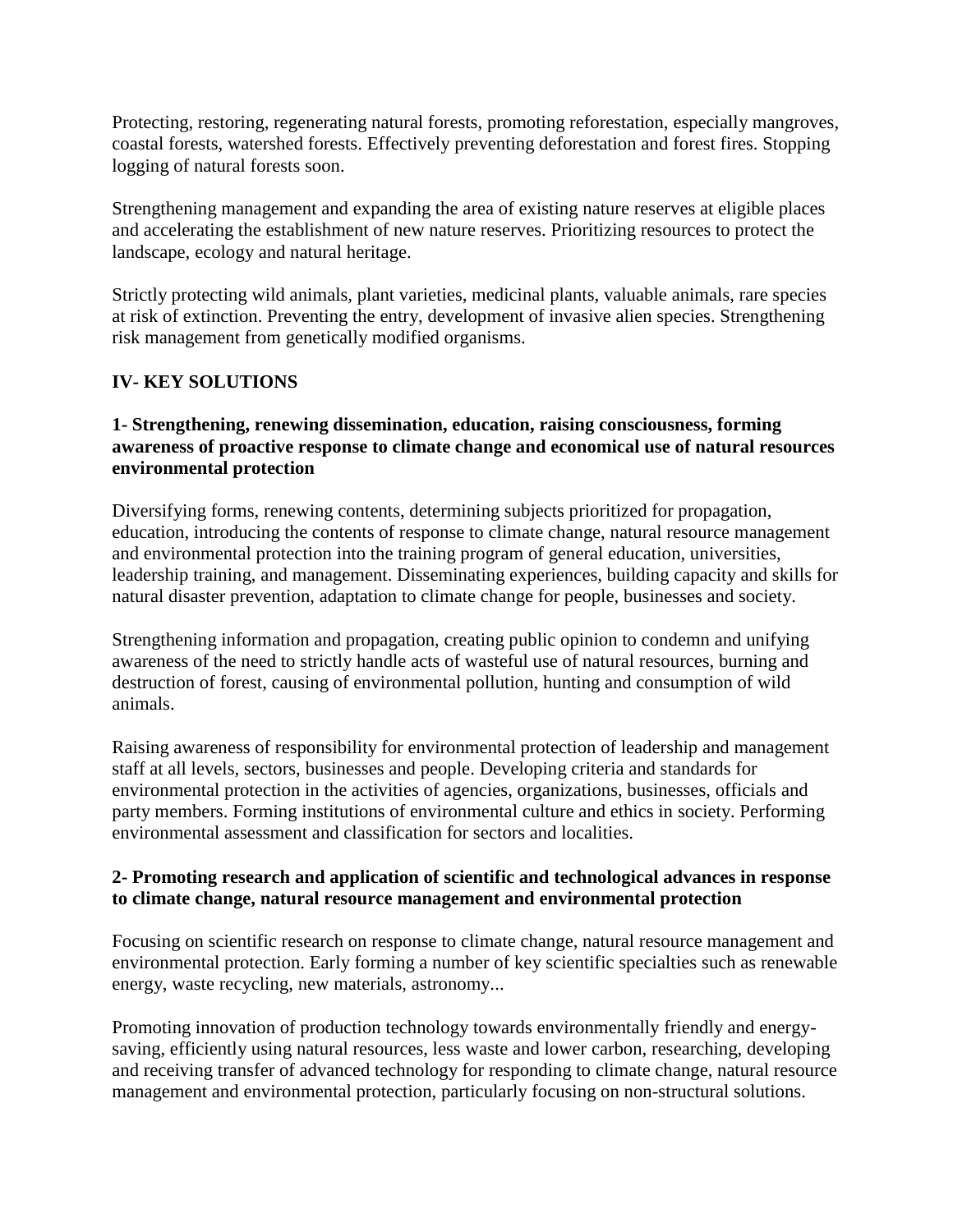Strengthening the application of remote sensing technology, new and advanced technology based on information technology in forecasting, warning, survey, evaluation, response to climate change, natural resource management and environmental protection.

Developing and implementing the key scientific and technological program of state-level for performance of objectives, key tasks and essential measures to respond to climate change, natural resource management and environmental protection.

### **3- Strengthening state management in response to climate change, natural resource management and environmental protection**

Focusing on building and improving the law on respond to climate change, natural resource management, environmental protection and related areas such as investment, tax, handling administrative, civil violations... in the direction of supplementation and combination to overcome the overlapping and conflict of laws in order to create a favorable legal environment for the implementation of the tasks.

Improving settlement mechanism of dispute and conflict in response to climate change, exploitation and use of natural resources and environmental protection. Amending and supplementing the administrative, economic, criminal sanctions on natural resource management and environmental protection, ensuring sufficient deterrence. Promoting inspection, examination and strictly handling violations of law.

Studying and consolidating the structural organization and perfecting mechanisms and policies to mobilize and efficiently use all resources towards integration, unification, focal concentration, determination of function and tasks, radically addressing fragmentation and overlapping in the state management in response to climate change, natural resource management and environmental protection. Developing mechanisms of inter-sectoral and inter-regional, mechanisms and policies to encourage socialization; mechanism for people to effectively monitor the management of exploitation of natural resources, environmental protection and adaptation climate change.

### **4- Renewing and improving the financial mechanisms and policies, strengthening and diversifying resources in response to climate change, natural resource management and environmental protection**

Combining increase in expenditures from budget with diversification of foreign and domestic sources of investment capital, especially preferential capital resources for response to climate change, natural resource management and environmental protection. Promoting the role and responsibilities of the specialized management ministries in mobilization, management and use of resources.

Annually prioritizing the allocation of appropriate budgets for basic survey and handling of environmental pollution, biodiversity conservation and adaptation to climate change. Prioritizing the allocation of funds for effective implementation of national target program on overcoming pollution and improving the environment of Cau river, Nhue river – Day river and Dong Nai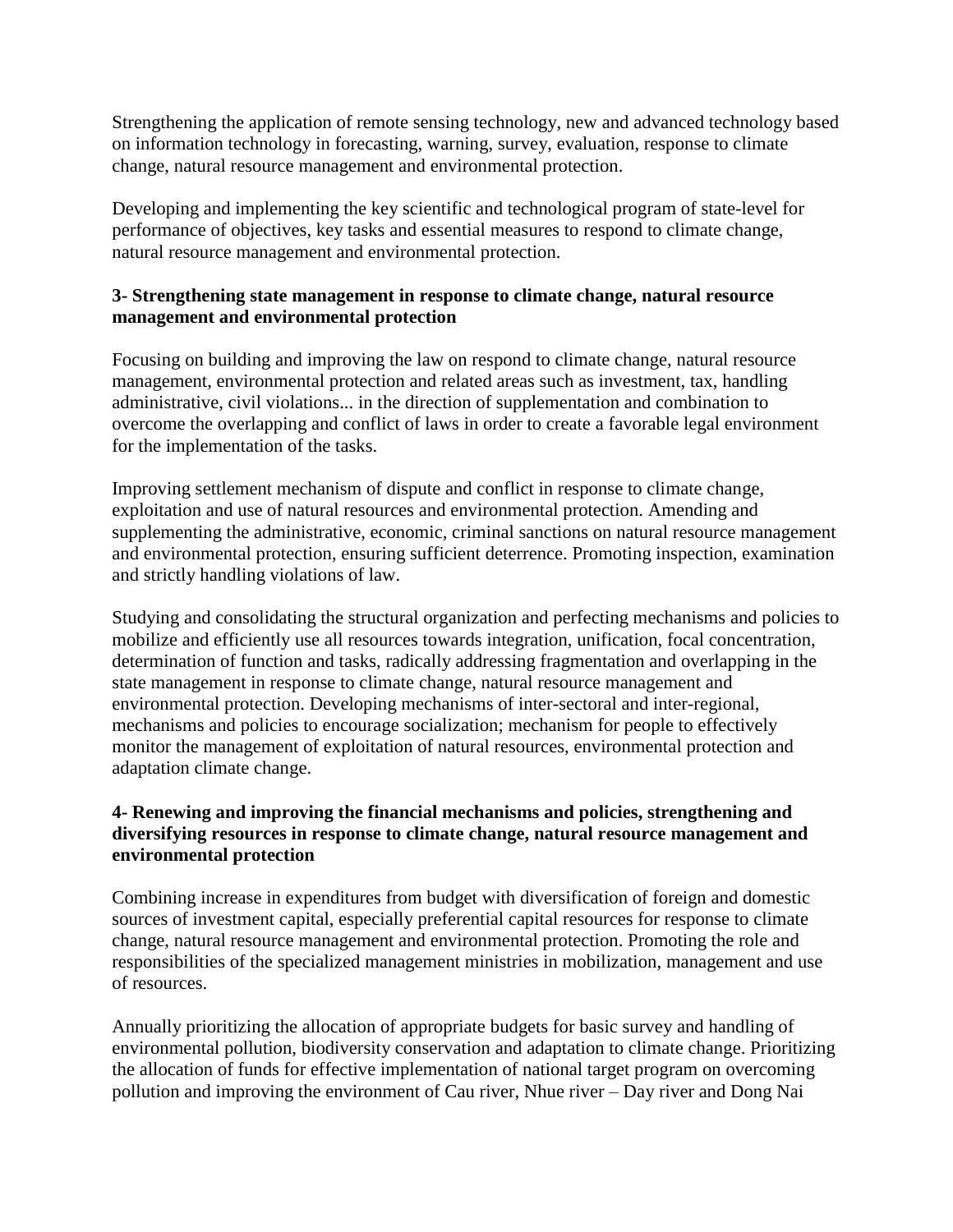river. Making sure to use with transparency, right purpose and effectiveness the ODA and other international aid.

Thoroughly grasping and effectively applying the principles: the polluter must make pay for handling, remedy of consequence, rehabilitation and restoration of environment; the person who benefits from the natural resources and environment must have obligation to contribute to reinvestment for natural resource management and environmental protection.

Implementing the supporting, preferential and incentive policies for businesses and people to be involved in activities of responding to climate change, natural resource management and environmental protection; supporting people in afforestation and forest protection, especially the watershed forest, coastal mangrove forests, and people affected by the excessive exploitation of natural resources.

There is a roadmap by 2020 eliminating mechanisms and policies to support the price of fossil fuels; implementing subsidy for the first 10 years of project of developing new energy, renewable energy, clean energy, waste recycling and power generation from waste.

### **5- Attaching importance to international cooperation and integration in response to climate change, natural resource management and environmental protection**

Proactively performing international cooperation and integration, attaching importance to participation and implementation of international agreements. Strengthening the exchange of information, experiences and policy dialogue with countries on response to climate change, natural resource management, environmental protection and the implementation of the millennium goals.

Promoting the cooperation with countries concerned, organizations and international forums to protect the trans-boundary water resources, having access to new technologies and mobilizing resources to reduce greenhouse gas emission, adapting to climate change and protecting environment;

Promoting the cooperation between Asia - Europe, Asia - Pacific, Southeast Asia, ASEAN, Mekong Sub-region in response to climate change, natural resource management and environmental protection.

# **V- IMPLEMENTATION ORGANIZATION**

**1-** The executive committees and Party organizations will research, thoroughly grasp and develop the plan for implementation of Resolution in accordance with the situation of the sectors, localities, agencies and units; supplementing criteria specified in the Resolution to the annual plans of the sectors, localities, agencies and units and annually reviewing and assessing their performance.

**2-** The Congress Party delegation will guide the review, amendment, supplementation and building of legal documents related to the field of state management of natural resources and